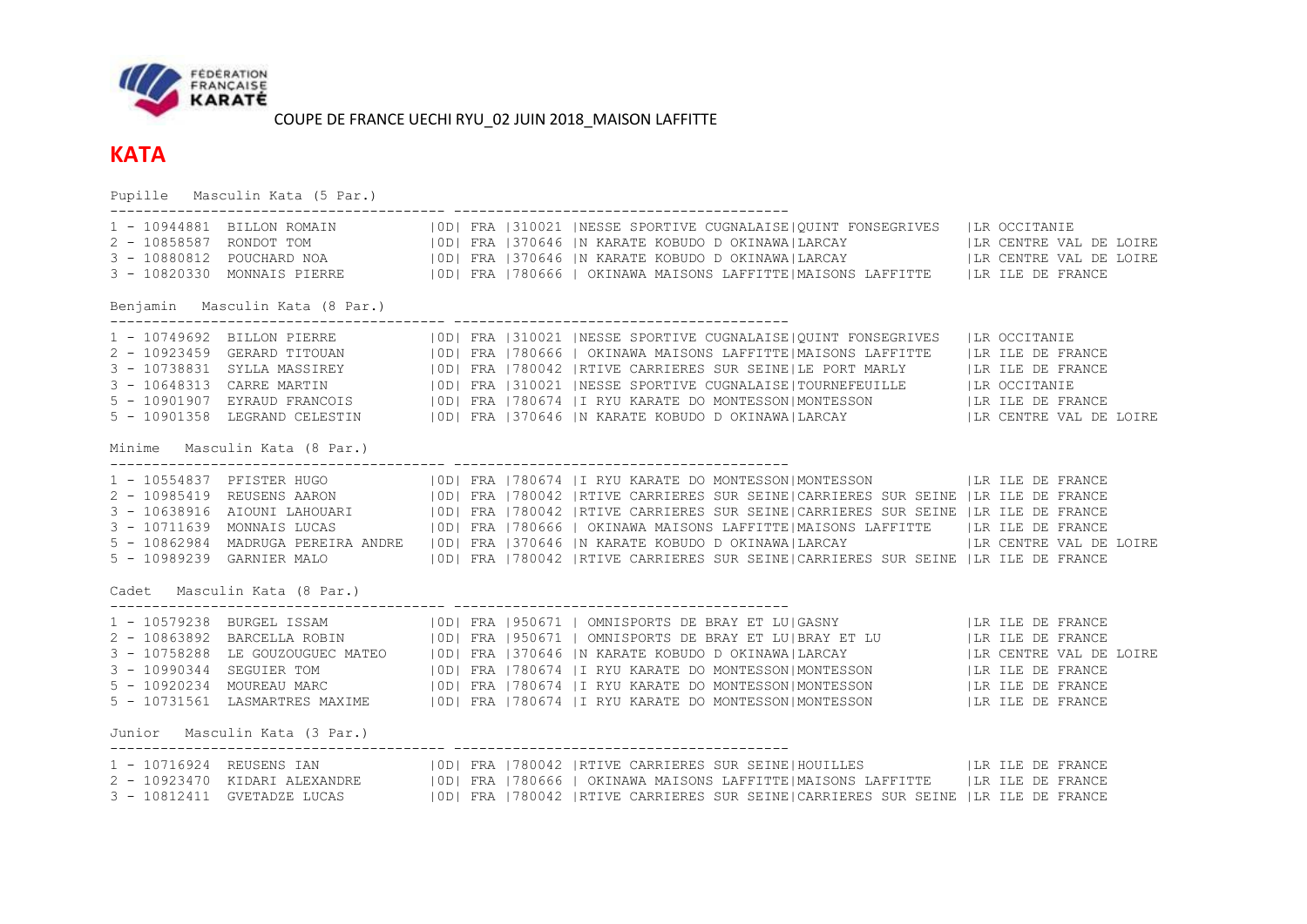

Senior Masculin Ceintures Jaunes à Marrons Kata (10 Par.)

|                                |                                                 |  | 1 - 10902332 FENNI TOUFIK   0D   FRA   780042   RTIVE CARRIERES SUR SEINE   CARRIERES SUR SEINE   LR ILE DE FRANCE<br>2 - 10989266 LENG REGIS   0D  FRA   780042   RTIVE CARRIERES SUR SEINE   ST CLOUD   LA ILE DE FRANCE<br>5 - 1328098 GUILLOU LAURENT   0D  FRA   780042   RTIVE CARRIERES SUR SEINE   MAISONS LAFFITTE   LR ILE DE FRANCE                                                                                                                                                                                                                                                                                                                                                                                                                          |
|--------------------------------|-------------------------------------------------|--|-------------------------------------------------------------------------------------------------------------------------------------------------------------------------------------------------------------------------------------------------------------------------------------------------------------------------------------------------------------------------------------------------------------------------------------------------------------------------------------------------------------------------------------------------------------------------------------------------------------------------------------------------------------------------------------------------------------------------------------------------------------------------|
|                                | Senior Masculin Ceintures Noires Kata (21 Par.) |  |                                                                                                                                                                                                                                                                                                                                                                                                                                                                                                                                                                                                                                                                                                                                                                         |
| $2 - 1355941$<br>$5 - 9619278$ |                                                 |  | 1 - 1420393 LANGLAIS SEBASTIEN   OD  FRA   310743   TOULOUSE SHUBUKAN   MONTAIGUT SUR SAVE   LR OCCITANIE<br>CLEMENT HERVE   0D  FRA   780674   I RYU KARATE DO MONTESSON MONTESSON   LR ILE DE FRANCE<br>3 - 10535553 DEGLAIN QUINTEN   0D  FRA   780042   RTIVE CARRIERES SUR SEINE  CARRIERES SUR SEINE   LR ILE DE FRANCE<br>3 - 10475239 NGUYEN DAO HUAN   0D  FRA   780042   RTIVE CARRIERES SUR SEINE   MONTESSON   LR ILE DE FRANCE<br>NAUDE LAURENT   0D  FRA   310743   TOULOUSE SHUBUKAN     TOULOUSE   LR OCCITANIE<br>5 - 1460496 RICAUD YAN (OD) FRA 1780042  RTIVE CARRIERES SUR SEINE CARRIERES SUR SEINE  LR ILE DE FRANCE<br>7 - 9359954 RAYNAUD BERTRAND (OD) FRA 1780042  RTIVE CARRIERES SUR SEINE CARRIERES SUR SEINE  LR ILE DE FRANCE<br>7 - 13 |
|                                | Pupille Féminin Kata (6 Par.)                   |  |                                                                                                                                                                                                                                                                                                                                                                                                                                                                                                                                                                                                                                                                                                                                                                         |
|                                |                                                 |  | 1 - 10970769 LIN ANGELINA (100) FRA 1310021 INESSE SPORTIVE CUGNALAISE CUGNAUX (IR OCCITANIE<br>2 - 10902325 MONDELUS LILYA (100) FRA 1780042 IRTIVE CARRIERES SUR SEINE CARRIERES SUR SEINE  LR ILE DE FRANCE<br>3 - 10894952 ORSIN<br>3 - 11040981 GRELU STELLA (IOD) FRA   780666   OKINAWA MAISONS LAFFITTE   MAISONS LAFFITTE   LR ILE DE FRANCE<br>5 - 10858580 LEGRAND AMANDINE   OD  FRA   370646   N KARATE KOBUDO D OKINAWA   LARCAY     LA CENTRE VAL DE LOIRE                                                                                                                                                                                                                                                                                               |
|                                | Benjamin Féminin Kata (4 Par.)                  |  |                                                                                                                                                                                                                                                                                                                                                                                                                                                                                                                                                                                                                                                                                                                                                                         |
|                                |                                                 |  | 3 - 11040980 RIGAUD CROISE JUSTINE   OD  FRA   780666   OKINAWA MAISONS LAFFITTE MAISONS LAFFITTE    LR ILE DE FRANCE<br>3 - 10858596 VERVY EVA   OD  FRA   370646   N KARATE KOBUDO D OKINAWA MONTBAZON   LR CENTRE VAL DE LOIRE                                                                                                                                                                                                                                                                                                                                                                                                                                                                                                                                       |
|                                | Minime Féminin Kata (5 Par.)                    |  |                                                                                                                                                                                                                                                                                                                                                                                                                                                                                                                                                                                                                                                                                                                                                                         |
|                                |                                                 |  | 1 - 10955123 ROLAND AMANDINE   0D  FRA   780674   I RYU KARATE DO MONTESSON  CHATOU     LR ILE DE FRANCE<br>2 - 10555265 MONDELUS JANAN (IODI FRA 1780042  RTIVE CARRIERES SUR SEINE CARRIERES SUR SEINE  LR ILE DE FRANCE<br>3 - 10731554 CLEMENT CLARA (IODI FRA 1780674  I RYU KARATE DO MONTESSON MONTESSON (ILR ILE DE FRANCE<br>3 - 107315<br>5 - 10901927 RAFFIN AGATHE   0D  FRA   780674   I RYU KARATE DO MONTESSON  MONTESSON     LR ILE DE FRANCE                                                                                                                                                                                                                                                                                                           |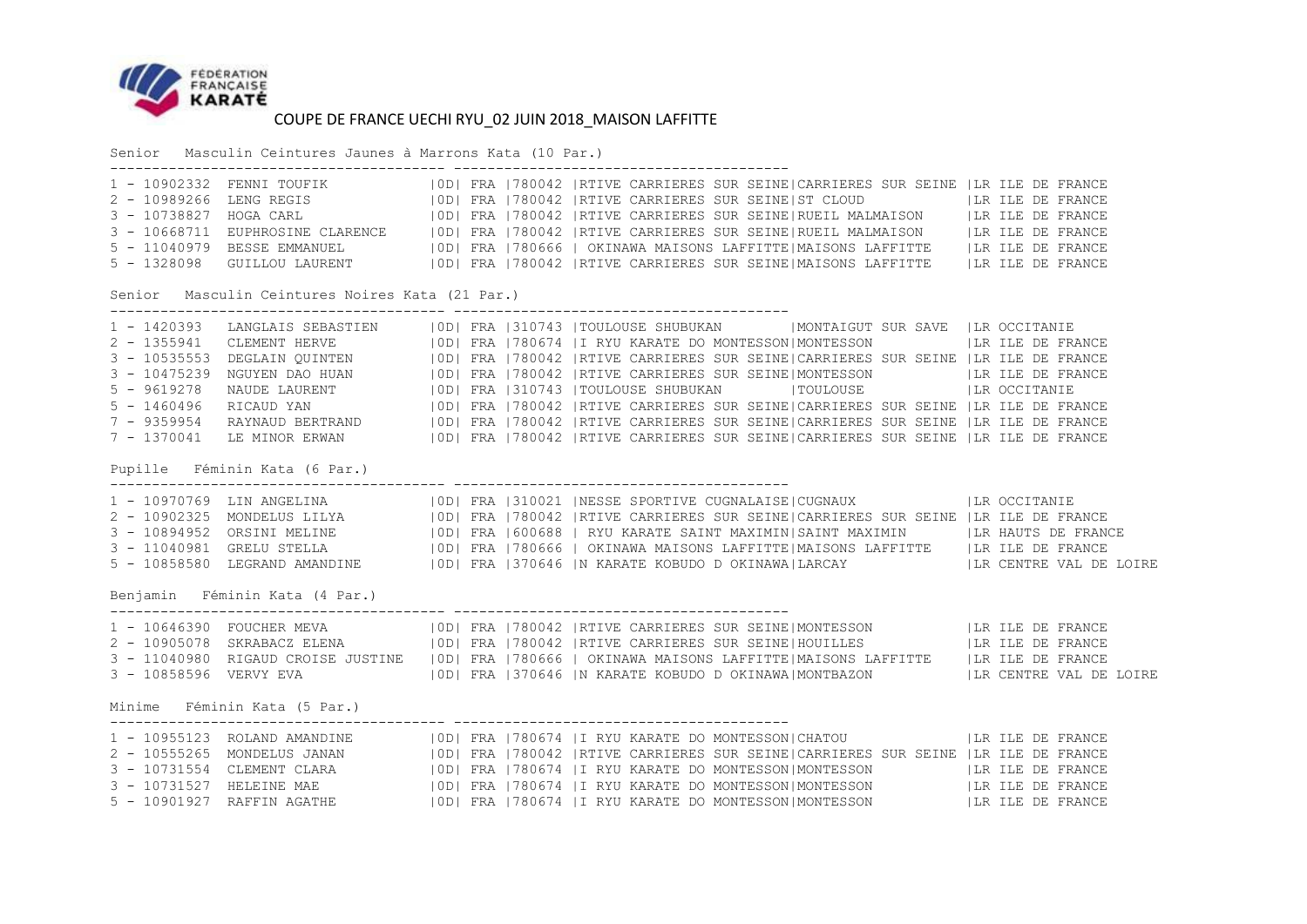

Cadet Féminin Kata (2 Par.)

|                              |                                                         |  |  |  | 1 - 10555268 MONDELUS SANIYYA   0D  FRA   780042   RTIVE CARRIERES SUR SEINE  CARRIERES SUR SEINE   LR ILE DE FRANCE<br>2 - 10972714 MONNAIS EMILIE (ID) FRA   780666   OKINAWA MAISONS LAFFITTE   MAISONS LAFFITTE (IR ILE DE FRANCE                                                                                                                                                                                                                                                                                                                                                                                                                                                                         |  |  |  |  |  |
|------------------------------|---------------------------------------------------------|--|--|--|---------------------------------------------------------------------------------------------------------------------------------------------------------------------------------------------------------------------------------------------------------------------------------------------------------------------------------------------------------------------------------------------------------------------------------------------------------------------------------------------------------------------------------------------------------------------------------------------------------------------------------------------------------------------------------------------------------------|--|--|--|--|--|
| Junior Féminin Kata (3 Par.) |                                                         |  |  |  |                                                                                                                                                                                                                                                                                                                                                                                                                                                                                                                                                                                                                                                                                                               |  |  |  |  |  |
|                              |                                                         |  |  |  | 1 - 10238123 RODRIGUES CAITLIN   OD  FRA   780042   RTIVE CARRIERES SUR SEINE  CARRIERES SUR SEINE   LR ILE DE FRANCE<br>3 - 10801774 CARLIER MARIE (IOD) FRA   780042   RTIVE CARRIERES SUR SEINE   HOUILLES   LA ILE DE FRANCE                                                                                                                                                                                                                                                                                                                                                                                                                                                                              |  |  |  |  |  |
|                              | Senior Féminin Ceintures Jaunes à Marrons Kata (6 Par.) |  |  |  |                                                                                                                                                                                                                                                                                                                                                                                                                                                                                                                                                                                                                                                                                                               |  |  |  |  |  |
|                              | Senior Féminin Ceintures Noires Kata (7 Par.)           |  |  |  | 1 - 10784052 CHERKAOUI IMANE   0D  FRA   750128   LA POLICE DE PARIS (ASPP)   PARIS     LA ILE DE FRANCE<br>2 - 10968975 PAROUTY FLORENCE   0D  FRA   600661   ARATE DO KENYUKAI DU NORD  ST SULPICE   LA HAUTS DE FRANCE<br>3 - 10923464 GERARD ISABELLE (IDI FRA 1780666   OKINAWA MAISONS LAFFITTE   MAISONS LAFFITTE (IR ILE DE FRANCE<br>3 - 10819518 FECHY ANNE CONSTANCE (IOD) FRA 1780042  RTIVE CARRIERES SUR SEINE LE MESNIL LE ROI (ILR ILE DE FRANCE<br>5 - 10979224 NEYROLLES NATHALIE   0D  FRA   780042   RTIVE CARRIERES SUR SEINE   ST GERMAIN EN LAYE   LR ILE DE FRANCE<br>5 - 10178863 DE SOUSA CRISTINA (IDI FRA 1780666   OKINAWA MAISONS LAFFITTE   MAISONS LAFFITTE (IR ILE DE FRANCE |  |  |  |  |  |
|                              | 2 - 10535555 DE WIT VEERLE                              |  |  |  | 1 - 9401971 DE SAINT LEGER NAHOMI   OD  FRA   750696   U KARATEDO KENYUKAI PARIS  PARIS   TARIS   LIR ILE DE FRANCE<br> OD  FRA  780042  RTIVE CARRIERES SUR SEINE CARRIERES SUR SEINE  LR ILE DE FRANCE<br>3 - 10646482 DELONGVERT ALEXANDRA (IDI FRA 1780674   IRYU KARATE DO MONTESSON CARRIERES SUR SEINE   LR ILE DE FRANCE<br>3 - 10188980 D AMICO SABRINA (IDI FRA 1750823 S INTERN PERSONNEL UNESCO ST OUEN THE ILE DE FRANCE<br>5 - 10716742 PALIERNE SOPHIE   0D   FRA   310743   TOULOUSE SHUBUKAN   LABARTHE SUR LEZE   LR OCCITANIE                                                                                                                                                              |  |  |  |  |  |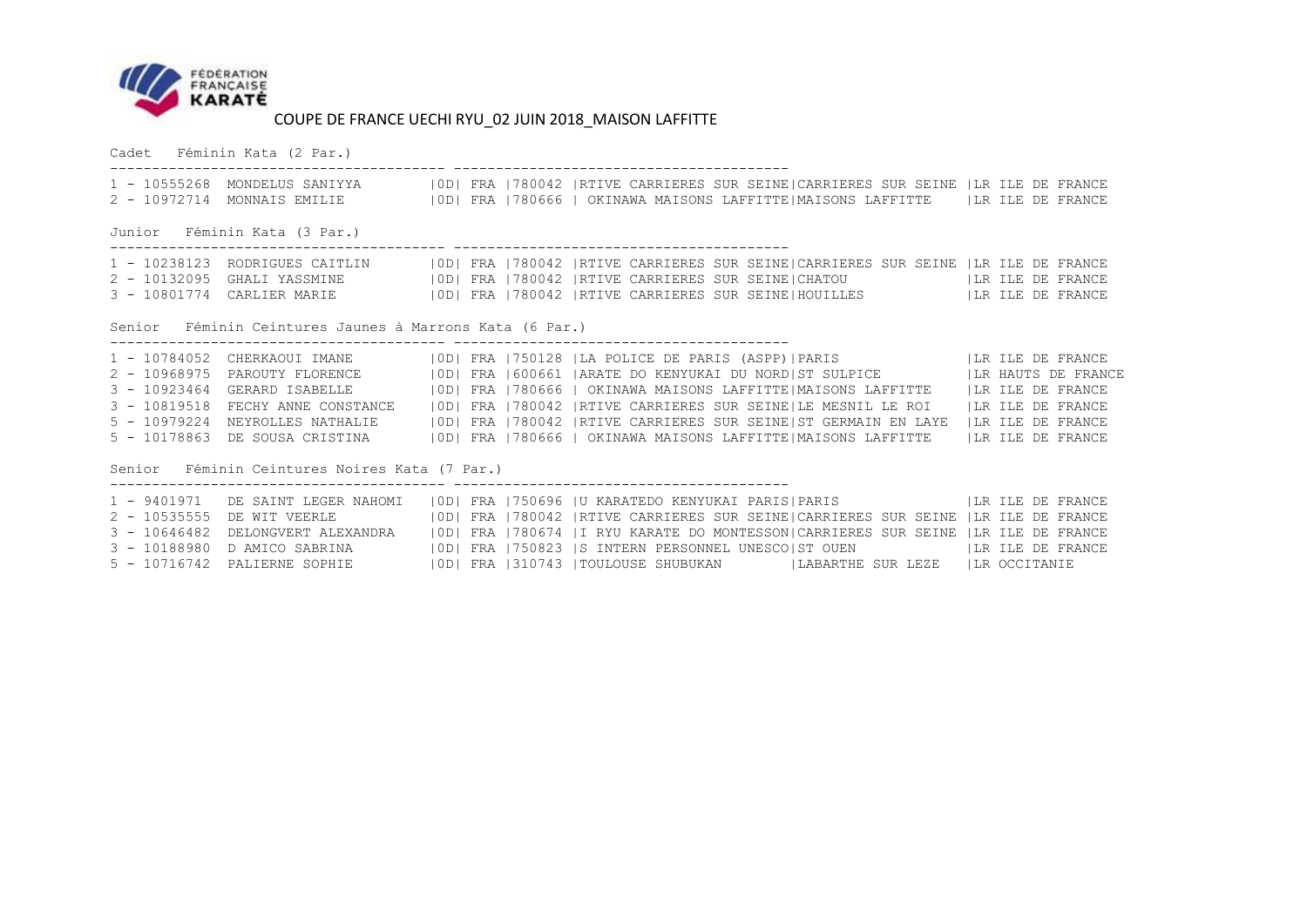

**COMBATS**

Poussin -20 Kg§ Masculin Kumité (2 Par.) ---------------------------------------- ---------------------------------------- 1 - 10961389 BRAYE HIPPOLYTE |0D| FRA |780734 |N KARATE CLUB DE BUCHELAY|BUCHELAY |LR ILE DE FRANCE 2 - 10918312 GOLDEN ARTHUR |0D| FRA |600688 | RYU KARATE SAINT MAXIMIN|SAINT MAXIMIN |LR HAUTS DE FRANCE Poussin -30 Kg§ Masculin Kumité (1 Par.) ---------------------------------------- ---------------------------------------- 1 - 11022883 LEGRAND LEANDRE |0D| FRA |370646 |N KARATE KOBUDO D OKINAWA|LARCAY |LR CENTRE VAL DE LOIRE Poussin -40 Kg§ Masculin Kumité (1 Par.)  $-$ 1 - 10974226 ASGHAR AYAAN |0D| FRA |780647 |KARATE CLUB DE FRENEUSE |FRENEUSE |LR ILE DE FRANCE Pupille -25 Kg§ Masculin Kumité (1 Par.) ---------------------------------------- ---------------------------------------- 1 - 10944881 BILLON ROMAIN |0D| FRA |310021 |NESSE SPORTIVE CUGNALAISE|CUGNAUX |LR OCCITANIE Pupille -35 Kg§ Masculin Kumité (8 Par.) ---------------------------------------- ---------------------------------------- 1 - 10774937 ABED YOUNESS |0D| FRA |780079 |KB AS SP KARATE BONNIERES|BONNIERES SUR SEINE |LR ILE DE FRANCE 2 - 10828686 BRAYE ALO+Ã…S |0D| FRA |780734 |N KARATE CLUB DE BUCHELAY|BUCHELAY |LR ILE DE FRANCE 3 - 11035683 OUASLI WISSEM |0D| FRA |930724 |WUSHU SPORTING CLUB |CLICHY SOUS BOIS |LR ILE DE FRANCE 3 - 10786258 DELONGVERT NATHAN |0D| FRA |780101 |HL PUGILISTIQUE GANT D`OR|CARRIERES SUR SEINE |LR ILE DE FRANCE 5 - 10807326 SCHENCK KELYAN |0D| FRA |780674 |I RYU KARATE DO MONTESSON|MONTESSON |LR ILE DE FRANCE 5 - 11072759 TENOR QUENTIN |0D| FRA |600688 | RYU KARATE SAINT MAXIMIN|ST MAXIMIN |LR HAUTS DE FRANCE Pupille -45 Kg§ Masculin Kumité (2 Par.)  $-$ 1 - 10974227 ASGHAR ARMAAN |0D| FRA |780647 |KARATE CLUB DE FRENEUSE |FRENEUSE |LR ILE DE FRANCE 2 - 10972382 DELAMOTTE SIMON |0D| FRA |600661 |ARATE DO KENYUKAI DU NORD|ALLONNE |LR HAUTS DE FRANCE Benjamin -30 Kg§ Masculin Kumité (2 Par.) ---------------------------------------- ---------------------------------------- 1 - 11068941 EL HADDIOUI YACIR |0D| FRA |780079 |KB AS SP KARATE BONNIERES|BONNIERES SUR SEINE |LR ILE DE FRANCE 2 - 10738831 SYLLA MASSIREY |0D| FRA |780042 |RTIVE CARRIERES SUR SEINE|LE PORT MARLY |LR ILE DE FRANCE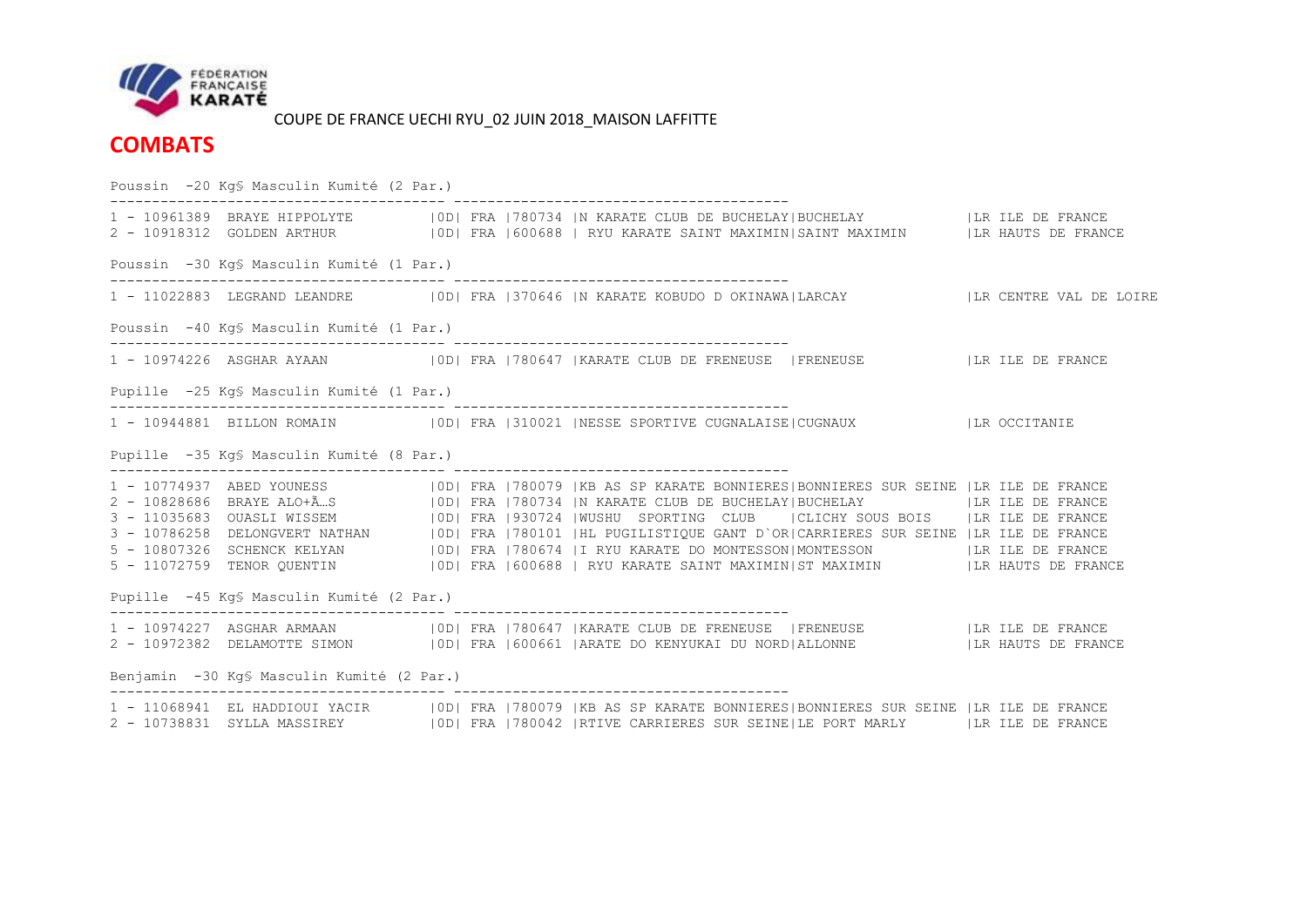

Benjamin -40 Kg§ Masculin Kumité (5 Par.)

|                                            |                                          |  |  |  | 1 - 10749092<br>2 - 11035680 OUASLI AIMEN (OD) FRA 1930724 WUSHU SPORTING CLUB (CLICHY SOUS BOIS   LR ILE DE FRANCE<br>3 - 10807318 LEROY CORENTIN   0D  FRA   780674   I RYU KARATE DO MONTESSON   MONTESSON   LA ILE DE FRANCE<br>3 - 10648313 CARRE MARTIN (IDI FRA 1310021   NESSE SPORTIVE CUGNALAISE   TOURNEFEUILLE   LR OCCITANIE<br>5 - 10901358 LEGRAND CELESTIN   OD  FRA   370646   N KARATE KOBUDO D OKINAWA   LARCAY   LA CENTRE VAL DE LOIRE      |  |  |  |  |  |  |  |
|--------------------------------------------|------------------------------------------|--|--|--|------------------------------------------------------------------------------------------------------------------------------------------------------------------------------------------------------------------------------------------------------------------------------------------------------------------------------------------------------------------------------------------------------------------------------------------------------------------|--|--|--|--|--|--|--|
| Benjamin -50 Kg\$ Masculin Kumité (2 Par.) |                                          |  |  |  |                                                                                                                                                                                                                                                                                                                                                                                                                                                                  |  |  |  |  |  |  |  |
|                                            |                                          |  |  |  | 1 - 10973282 DEMBELE DEMBA (ODI FRA 1600661  ARATE DO KENYUKAI DU NORD BEAUVAIS   LR HAUTS DE FRANCE<br>2 - 10993987 CORNU TH+ëO   ODI FRA 1780674  I RYU KARATE DO MONTESSON MONTESSON   LR ILE DE FRANCE                                                                                                                                                                                                                                                       |  |  |  |  |  |  |  |
|                                            | Minime -40 Kg§ Masculin Kumité (2 Par.)  |  |  |  |                                                                                                                                                                                                                                                                                                                                                                                                                                                                  |  |  |  |  |  |  |  |
|                                            |                                          |  |  |  | 1 - 10774941 ABED YASSINE (IDI FRA 1780079   KB AS SP KARATE BONNIERES   BONNIERES SUR SEINE   LR ILE DE FRANCE<br>2 - 10973281 DEMBELE MAKAN   0D  FRA   600661   ARATE DO KENYUKAI DU NORD   ALLONNE   LA HAUTS DE FRANCE                                                                                                                                                                                                                                      |  |  |  |  |  |  |  |
|                                            | Minime -50 KgS Masculin Kumité (9 Par.)  |  |  |  |                                                                                                                                                                                                                                                                                                                                                                                                                                                                  |  |  |  |  |  |  |  |
|                                            |                                          |  |  |  | 1 - 10535571 JUDY PAUL EBAN   10D  FRA 1930724  WUSHU SPORTING CLUB   CLICHY SOUS BOIS   LR ILE DE FRANCE<br>2 - 10900364 PEY MATEO   10D  FRA 1310021  NESSE SPORTIVE CUGNALAISE CUGNAUX   LR OCCITANIE<br>3 - 11072760 TENOR VINCE<br>3 - 11068611 SAELIM THIERRY   0D   FRA   930606   CHI RYU K DO KENYU KAI 93   LE BLANC MESNIL   LA ILE DE FRANCE<br>5 - 10777746 MOZZO ALEXIS (IDI FRA 1600661   ARATE DO KENYUKAI DU NORD  FROISSY   LA HAUTS DE FRANCE |  |  |  |  |  |  |  |
|                                            | Minime -60 Kg§ Masculin Kumité (1 Par.)  |  |  |  |                                                                                                                                                                                                                                                                                                                                                                                                                                                                  |  |  |  |  |  |  |  |
|                                            | Minime +60 Kg\$ Masculin Kumité (3 Par.) |  |  |  | 1 - 10862984 MADRUGA PEREIRA ANDRE   OD  FRA   370646   N KARATE KOBUDO D OKINAWA  LARCAY     LR CENTRE VAL DE LOIRE                                                                                                                                                                                                                                                                                                                                             |  |  |  |  |  |  |  |
|                                            |                                          |  |  |  |                                                                                                                                                                                                                                                                                                                                                                                                                                                                  |  |  |  |  |  |  |  |
|                                            |                                          |  |  |  | 1 - 11039129 BODET AXEL (IDI FRA   780666   OKINAWA MAISONS LAFFITTE   MAISONS LAFFITTE   LR ILE DE FRANCE<br>2 - 10857785 BACHIR FADIL (IDI FRA 1780647   KARATE CLUB DE FRENEUSE   FRENEUSE   ILR ILE DE FRANCE<br>3 - 10866329 LECROC ROMAIN   0D  FRA   410619   TERRE HOMME CIEL   CROUY SUR COSSON   LR CENTRE VAL DE LOIRE                                                                                                                                |  |  |  |  |  |  |  |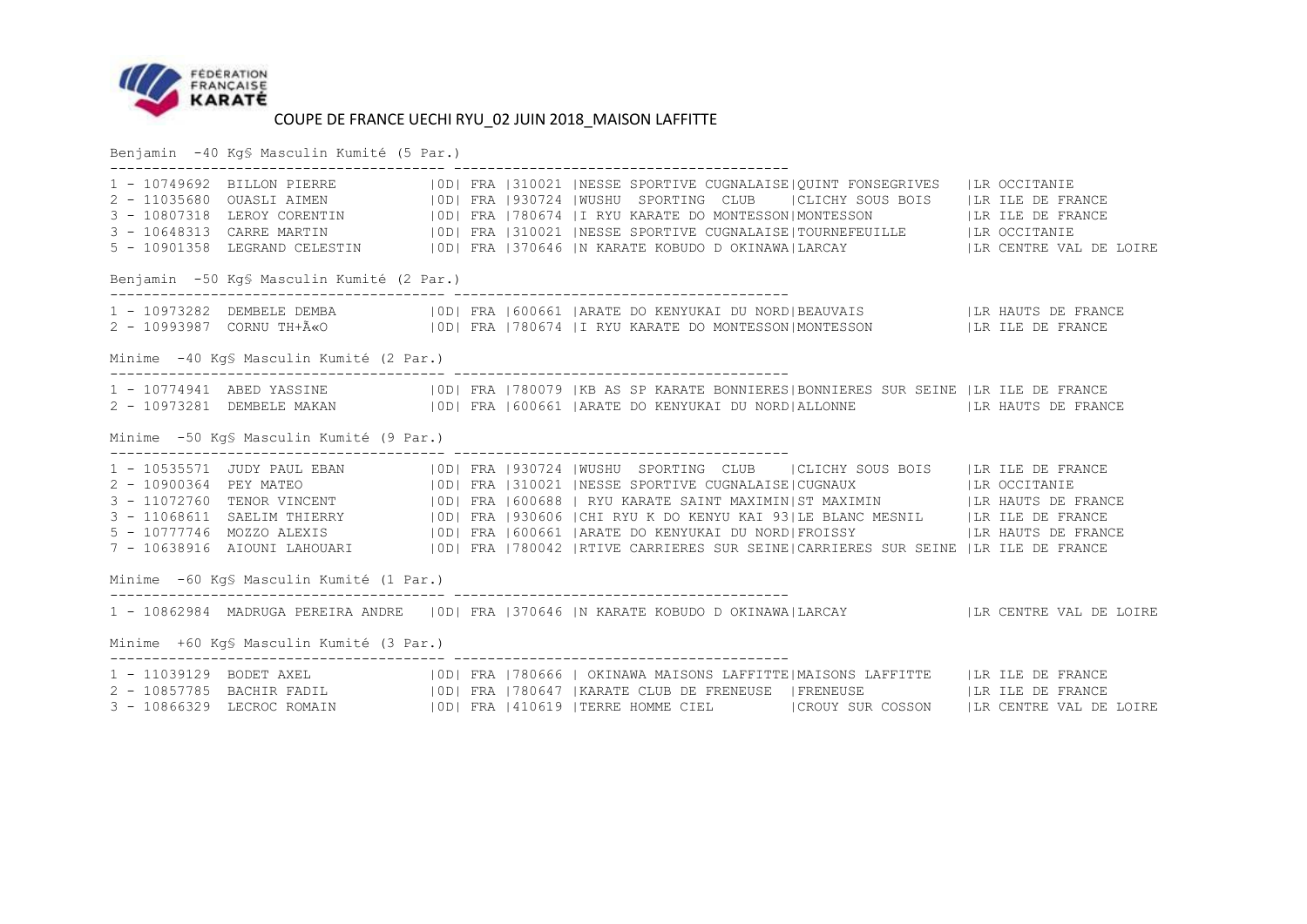

Cadet -60 Kg§ Masculin Kumité (4 Par.)

|                                          |                                          |  |  |  | 1 - 10727407 RIDEL BAPTISTE    OD  FRA  780687  KARATE CLUB MAURECOURT    MAURECOURT    LR ILE DE FRANCE<br>2 - 10476071 EL HABZIZ OMAR    OD  FRA  370044   ETUDE SUR LES A MARTIAUX LA RICHE    LR CENTRE VAL DE LOIRE<br>3 - 1092                                                                                                                                                                                                                                                                                                                                            |  |  |  |  |  |
|------------------------------------------|------------------------------------------|--|--|--|---------------------------------------------------------------------------------------------------------------------------------------------------------------------------------------------------------------------------------------------------------------------------------------------------------------------------------------------------------------------------------------------------------------------------------------------------------------------------------------------------------------------------------------------------------------------------------|--|--|--|--|--|
| Cadet -70 Kg§ Masculin Kumité (3 Par.)   |                                          |  |  |  |                                                                                                                                                                                                                                                                                                                                                                                                                                                                                                                                                                                 |  |  |  |  |  |
|                                          |                                          |  |  |  | 1 - 10579238 BURGEL ISSAM (IOD) FRA   950671   OMNISPORTS DE BRAY ET LU   GASNY   LR ILE DE FRANCE<br>2 - 11072394 DE KEYSER ANTOINE   OD  FRA   410619   TERRE HOMME CIEL     AVARAY     LIR CENTRE VAL DE LOIRE<br>3 - 10858578 CHAMPION COLIN   OD  FRA   370646   N KARATE KOBUDO D OKINAWA LARCAY     LR CENTRE VAL DE LOIRE                                                                                                                                                                                                                                               |  |  |  |  |  |
| Junior -65 Kg§ Masculin Kumité (6 Par.)  |                                          |  |  |  |                                                                                                                                                                                                                                                                                                                                                                                                                                                                                                                                                                                 |  |  |  |  |  |
|                                          |                                          |  |  |  | 1 - 10535574 JUDY PAUL LATHAN     0D  FRA   930724   WUSHU SPORTING CLUB   CLICHY SOUS BOIS   LR ILE DE FRANCE<br>2 - 10716924 REUSENS IAN (1980)   198042   RTIVE CARRIERES SUR SEINE  CARRIERES SUR SEINE   LA LE DE FRANCE<br>3 - 10923470 KIDARI ALEXANDRE (1980)   198066   OKINAWA MAISONS LAFFITTE  MAISONS LAFFITTE (IR ILE DE FRANCE<br>3 - 10530835 LECROC ALEXANDRE   OD  FRA   410619   TERRE HOMME CIEL   CROUY SUR COSSON   LR CENTRE VAL DE LOIRE<br>5 - 10535572 JUDY PAUL LAVAN   0D  FRA   930724   WUSHU SPORTING CLUB   CLICHY SOUS BOIS   LR ILE DE FRANCE |  |  |  |  |  |
|                                          | Junior -75 Kq\$ Masculin Kumité (1 Par.) |  |  |  |                                                                                                                                                                                                                                                                                                                                                                                                                                                                                                                                                                                 |  |  |  |  |  |
|                                          |                                          |  |  |  | 1 - 10812411 GVETADZE LUCAS   0D   FRA   780042   RTIVE CARRIERES SUR SEINE   CARRIERES SUR SEINE   LR ILE DE FRANCE                                                                                                                                                                                                                                                                                                                                                                                                                                                            |  |  |  |  |  |
|                                          | Senior -70 Kg§ Masculin Kumité (10 Par.) |  |  |  |                                                                                                                                                                                                                                                                                                                                                                                                                                                                                                                                                                                 |  |  |  |  |  |
|                                          |                                          |  |  |  | 1 - 10535553 DEGLAIN QUINTEN   0D  FRA   780042   RTIVE CARRIERES SUR SEINE   HOUILLES     LR ILE DE FRANCE<br>2 - 9542802 SOURZAC CEDRIC   1D  FRA   780042   RTIVE CARRIERES SUR SEINE  CARRIERES SUR SEINE   LR ILE DE FRANCE<br>3 - 10668711 EUPHROSINE CLARENCE   OD  FRA   780042   RTIVE CARRIERES SUR SEINE   RUEIL MALMAISON   LR ILE DE FRANCE                                                                                                                                                                                                                        |  |  |  |  |  |
| Senior -80 Kg\$ Masculin Kumité (4 Par.) |                                          |  |  |  |                                                                                                                                                                                                                                                                                                                                                                                                                                                                                                                                                                                 |  |  |  |  |  |
|                                          |                                          |  |  |  | 1 - 1242732 ESTIME JUPITER (1950)   FRA 1950037   ADBKTE GARGES (168 FONESSE   LRILE DE FRANCE 2 - 10738827 HOGA CARL (100)   FRA 1780042   RTIVE CARRIERES SUR SEINE   RUEIL MALMAISON (168 FRANCE 2 - 10738827 HOGA CARL (10                                                                                                                                                                                                                                                                                                                                                  |  |  |  |  |  |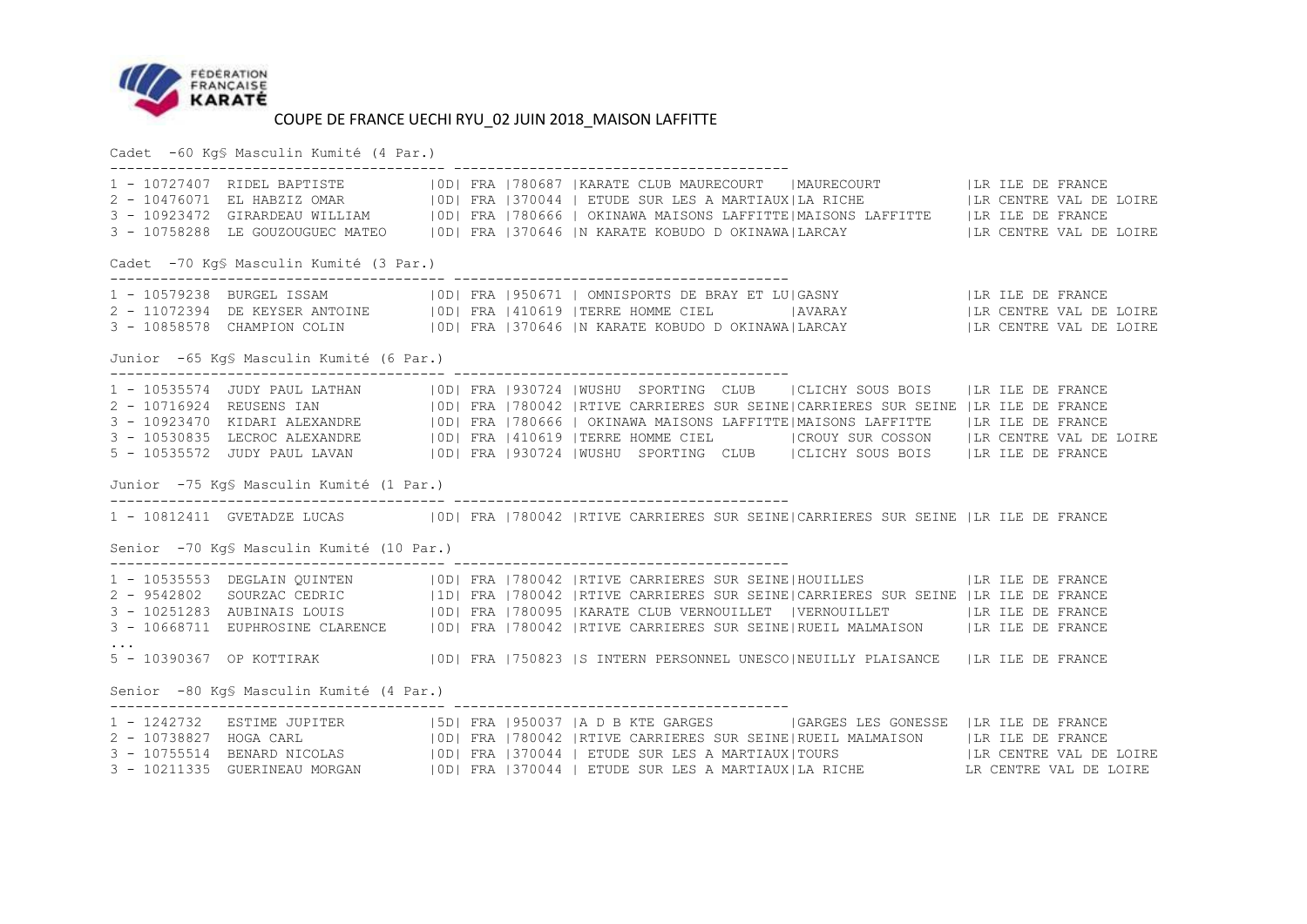

Senior +80 Kg§ Masculin Kumité (3 Par.)

|                                           |  | 1 - 10568007 HOMAND NICOLAS (OD) FRA (950037  A D B KTE GARGES (VAUREAL   LR ILE DE FRANCE<br>2 - 9246270 LE VAILLANT YOHANN   OD  FRA   780042   RTIVE CARRIERES SUR SEINE  SARTROUVILLE   LA ILE DE FRANCE<br>3 - 10327715 FOGACCI PASCAL   0D  FRA   780674   I RYU KARATE DO MONTESSON   MONTESSON     LR ILE DE FRANCE                                                                                                                                                       |  |  |
|-------------------------------------------|--|-----------------------------------------------------------------------------------------------------------------------------------------------------------------------------------------------------------------------------------------------------------------------------------------------------------------------------------------------------------------------------------------------------------------------------------------------------------------------------------|--|--|
| Poussin -30 Kg§ Féminin Kumité (3 Par.)   |  |                                                                                                                                                                                                                                                                                                                                                                                                                                                                                   |  |  |
|                                           |  | 2 - 10894951 ORSINI LEANE (00 FRA 600688   RYU KARATE SAINT MAXIMIN SAINT MAXIMIN   LR HAUTS DE FRANCE<br>3 - 11071994 ASGHAR IMAAN   0D  FRA   780647   KARATE CLUB DE FRENEUSE   FRENEUSE   LR ILE DE FRANCE                                                                                                                                                                                                                                                                    |  |  |
| Pupille -25 Kg\$ Féminin Kumité (1 Par.)  |  |                                                                                                                                                                                                                                                                                                                                                                                                                                                                                   |  |  |
|                                           |  | 1 - 11031608 GOLDEN JOSEPHINE   0D  FRA   600688   RYU KARATE SAINT MAXIMIN  ST MAXIMIN   LR HAUTS DE FRANCE                                                                                                                                                                                                                                                                                                                                                                      |  |  |
| Pupille -35 Kg\$ Féminin Kumité (4 Par.)  |  |                                                                                                                                                                                                                                                                                                                                                                                                                                                                                   |  |  |
|                                           |  | 1 - 10894952 ORSINI MELINE   0D  FRA   600688   RYU KARATE SAINT MAXIMIN   SAINT MAXIMIN   LR HAUTS DE FRANCE<br>- 10982571 GASPAR LEBAILLIF AUSTINE   OD  FRA   600688   RYU KARATE SAINT MAXIMIN SAINT MAXIMIN   LA HAUTS DE FRANCE<br>3 - 10981031 LE GOUZOUGUEC FLORA     0D   FRA   370646   N KARATE KOBUDO D OKINAWA   LARCAY     LA CENTRE VAL DE LOIRE<br>3 - 10858580 LEGRAND AMANDINE   0D  FRA   370646   N KARATE KOBUDO D OKINAWA LARCAY     LR CENTRE VAL DE LOIRE |  |  |
| Pupille -45 Kg\$ Féminin Kumité (2 Par.)  |  |                                                                                                                                                                                                                                                                                                                                                                                                                                                                                   |  |  |
|                                           |  | 1 - 10902325 MONDELUS LILYA   0D  FRA   780042   RTIVE CARRIERES SUR SEINE  CARRIERES SUR SEINE   LR ILE DE FRANCE<br>2 - 10970769 LIN ANGELINA (100) FRA 310021 NESSE SPORTIVE CUGNALAISE CUGNAUX (LR OCCITANIE                                                                                                                                                                                                                                                                  |  |  |
| Pupille +45 Kq\$ Féminin Kumité (1 Par.)  |  |                                                                                                                                                                                                                                                                                                                                                                                                                                                                                   |  |  |
|                                           |  |                                                                                                                                                                                                                                                                                                                                                                                                                                                                                   |  |  |
| Benjamin -40 Kg§ Féminin Kumité (1 Par.)  |  |                                                                                                                                                                                                                                                                                                                                                                                                                                                                                   |  |  |
|                                           |  | 1 - 10972379 FEKIR ASSIA (IDI FRA 600661   ARATE DO KENYUKAI DU NORD   BEAUVAIS   LA HAUTS DE FRANCE                                                                                                                                                                                                                                                                                                                                                                              |  |  |
| Benjamin -50 Kq\$ Féminin Kumité (3 Par.) |  |                                                                                                                                                                                                                                                                                                                                                                                                                                                                                   |  |  |
|                                           |  | 1 - 10646390 FOUCHER MEVA (1990) FRA 1780042  RTIVE CARRIERES SUR SEINE MONTESSON (ILR ILE DE FRANCE)<br>2 - 11026486 QUENSON JAELYSS (1991 FRA 1780674  I RYU KARATE DO MONTESSON MONTESSON (ILR ILE DE FRANCE)<br>2 - 11030286 JAC                                                                                                                                                                                                                                              |  |  |